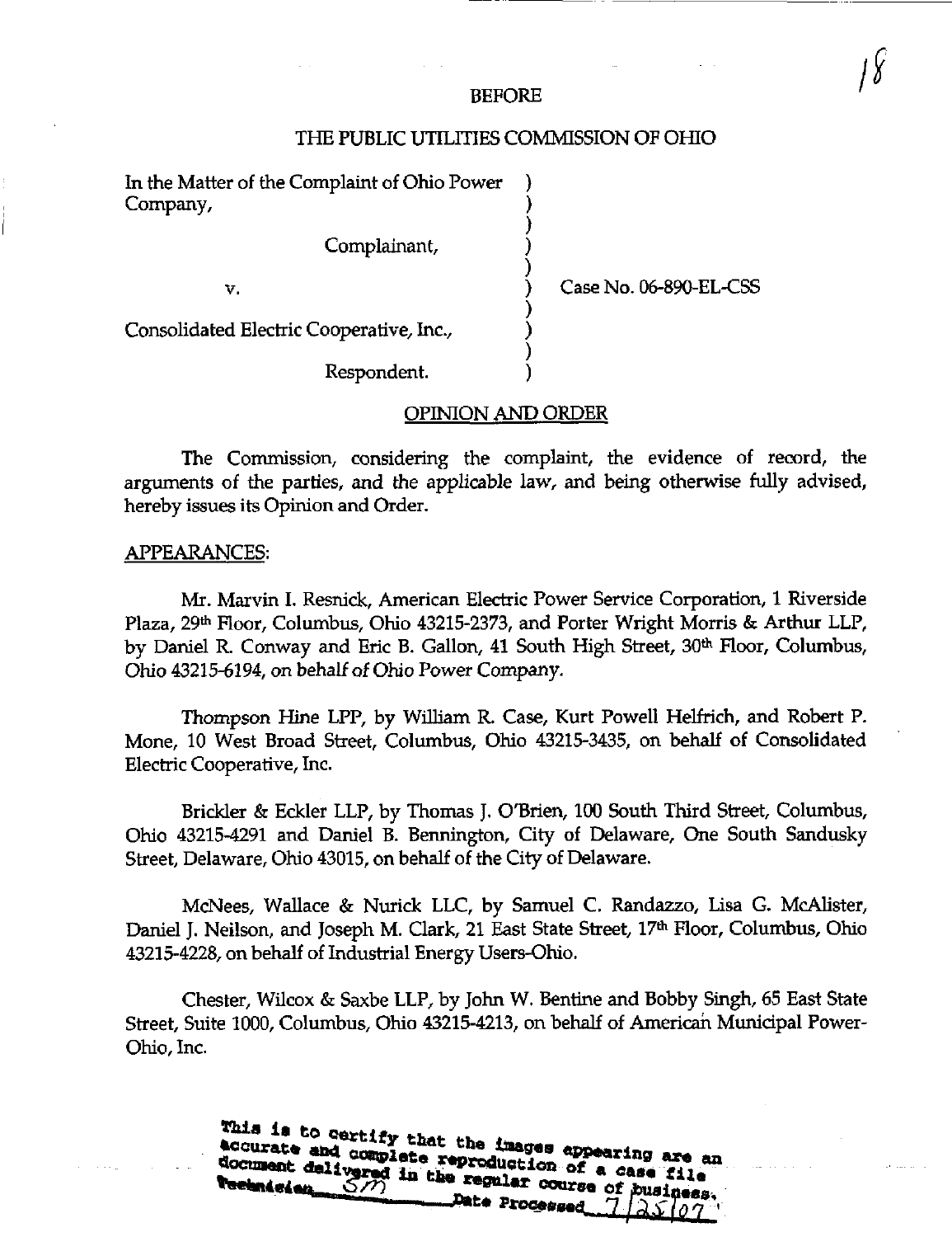### 06-890-EL-CSS -2-

### OPINION:

# I. History of the Proceedings

On July 10, 2006, Ohio Power Company (Ohio Power) filed the above-captioned complaint alleging that Consolidated Electric Cooperative, Inc. (Consolidated) violated Section 4933.83 of the Ohio Revised Code, the Certified Territory Act (the CTA), by providing electric service to customers within the certified territory of Ohio Power. On August 11,2006, Consolidated filed an answer and affirmative defenses to the complaint.

On August 28, 2006, the City of Delaware (Delaware or City) filed a complaint against Columbus Southern Power Company (CSP) alleging that CSP was violating the CTA. Case No. 06-1070-EL-CSS, In the Matter of the Complaint of the city of Delaware vs. Columbus Southern Power Company (06-1070). Delaware contended that, through a course of discussions, CSP asserted an exclusive right to serve customers within Delaware and that the assertion was a violation of the CTA. On September 19, 2006, Delaware and Consolidated filed a motion to consolidate the above-captioned proceeding with 06-1070. On January 24, 2007, the Commission dismissed 06-1070, finding that Delaware had not stated a claim that was within the purview of the CTA and did not state a claim upon which relief could be granted. Based upon the Commission's ruling, the attorney examiner determined that the motion to consolidate was moot.

By Entry dated August 31, 2006, Delaware was granted intervention in this proceeding and a prehearing conference was set for September 20, 2006. On September 1, 2006, Industrial Energy Users-Ohio (lEU-Ohio) filed a motion to intervene for the limited purpose of briefing the legal issues raised by the complaint. On September 19, 2006, American Municipal Power-Ohio Inc. (AMP-Ohio) filed to intervene. By entry of January 24, 2007, both motions to intervene were granted. The entry also established the following procedural schedule: January 29, 2007, filing of testimony; February 12, 2007, filing of rebuttal testimony; and March  $13$ ,  $2007$ , hearing.

At the hearing, the parties agreed to admit the prefiled testimony of Ohio Power, Consolidated and Delaware into the record as well as the deposition of Charles Pscholka, who is employed by the Village of Lexington, Ohio (Lexington or Village). Briefs and reply briefs were filed by aU parties except AMP-Ohio which supported the brief of Delaware.

After the filing of reply briefs. Consolidated filed a motion for leave to file a surreply brief, along with the brief, to correct a misleading impression in Ohio Power's reply brief regarding the cited case of Ohio Power  $v$ . Village of Attica cited below. Ohio Power filed a memorandum contra to the motion and arguments to support its interpretation of the cited case. To clarify the parties' arguments, the Commission will allow both the surreply brief and Ohio Power's response as part of the record.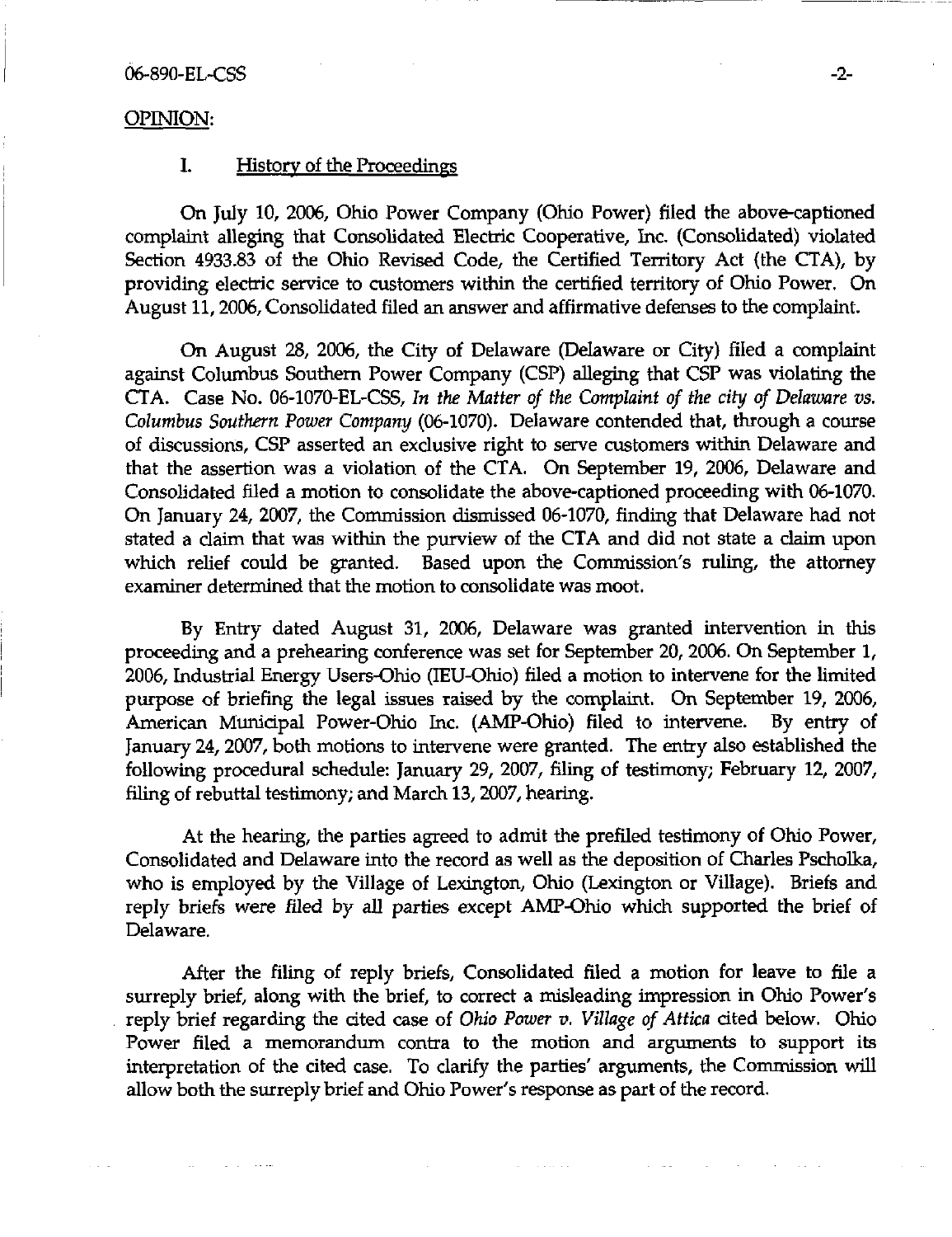## II. Testimony

Ohio Power presented the testimony of Selwyn Dias, responsible for regulatory affairs and economic development for American Electric Power's Ohio electric operating companies, Ohio Power and CSP, and Robert Ivinskas, Region Support Manager for Ohio Power and CSP.

Mr. Dias testified that Ohio Power discovered in 2006 that Consolidated had constructed distribution facilities to four residential customers located within a portion of Ohio Power's certified electric territory in Lexington and since then has provided service to a fifth customer. The witness provided a map showing the location of the certified territories of Ohio Power and Consolidated for the area in question, along with the location of the five residences (OPCO Exh. 1, Exhibit A). Mr. Dias also testified that Consolidated has extended its facilities into CSP's service territory to serve a Delaware industrial customer approximately two miles within CSP's certified territory. The witness stated that by Ordinance No. 69-21, enacted on June 16,1969, Lexington granted to Ohio Power a non-exclusive franchise to construct, operate and maintain facilities for distribution of electric energy within the streets, thoroughfares, alleys, bridges, and public places of the Village in order to provide electric service in the Village and to its inhabitants for a term of 50 years (OPCO Exh. 1, Exhibit C).

Mr. Dias stated that Ohio Power's operating assumption is not simply that it has an exclusive right, but also an obligation, to provide electric distribution service in its certified territory, including within municipalities from which it has franchises. He further stated that if one or more other electric suppliers have a right to serve within a municipality within Ohio Power's certified territory, then a question arises as to whether Ohio Power has any obligation to provide electric distribution service to any customer within that municipality. The witness also contends that if it does not have the right to provide exclusive service within a municipality, it should not be required to provide service on a temporary basis during construction of a project or default generation service to customers who become customers of Consolidated. Lastly, Mr. Dias also stated his concern that the lack of an exclusive right to serve within municipalities could lead to idle or underutilized distribution facilities. (OPCO Exh. 1 at 7-10)

Mr. Ivinskas testified that, in his 26 years of focusing on the operation of distribution systems, to his knowledge electric suppliers subject to the CTA have in the past restricted extension of the distribution lines to customers within their assigned certified territory (OPCO Exh. 2 at 2). Mr. Ivinskas stated that he has three concerns with Consolidated's recent actions. His first concern is that Consolidated's actions will likely lead to the construction of duplicative, and thus underutilized, distribution facilities, leading to higher operating costs. Secondly, he believes that if another electric supplier is able to construct facilities in Ohio Power's territory within municipalities, it will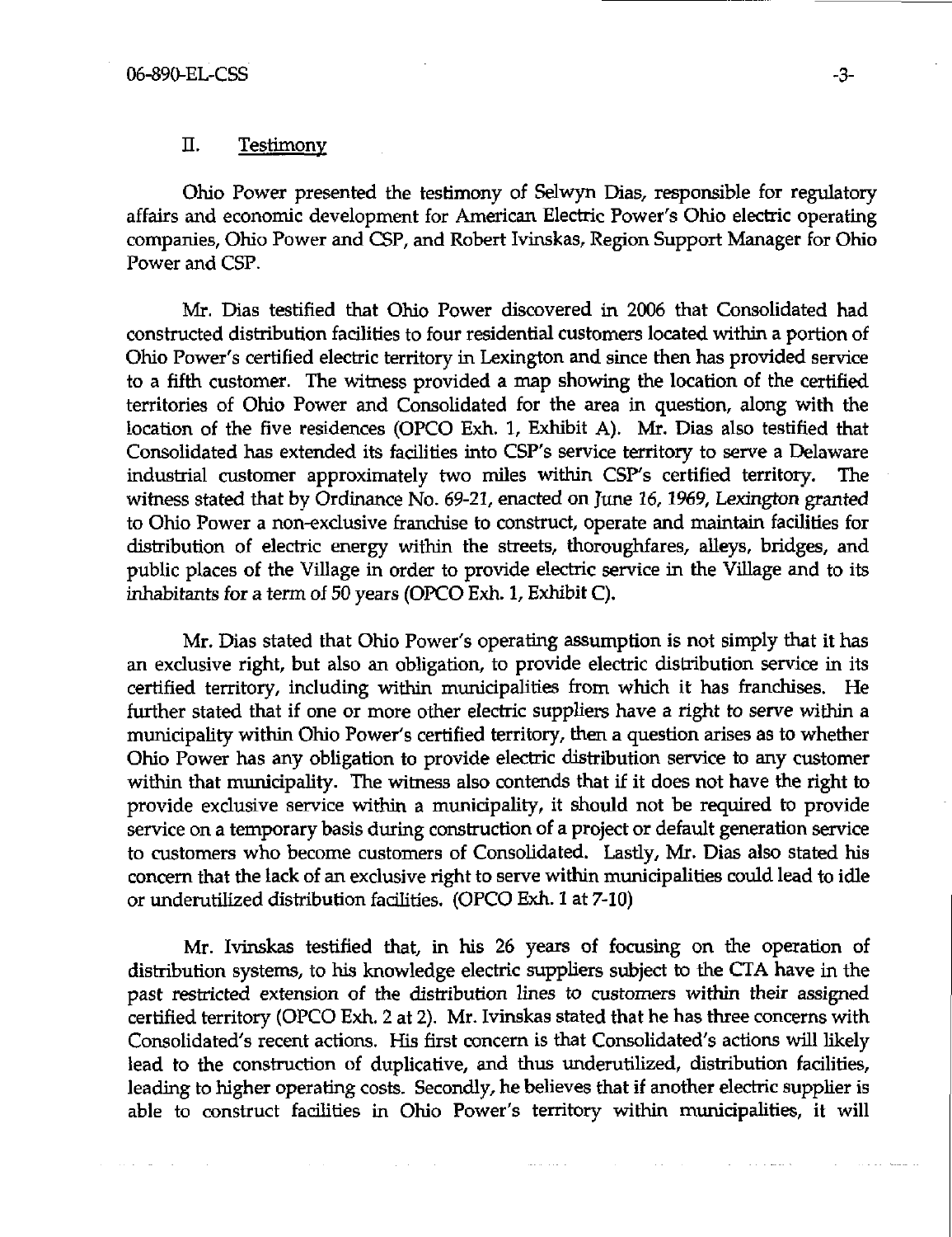#### 06-890-EL-CSS .4.

adversely affect the efficiency and timeliness of Ohio Power's maintenance and service restoration activities, because confusion of identifying utility ownership of facilities, which currently exists with existing municipal systems, will increase. Mr. Ivinskas stated that Ohio Power has a good understanding of where its electric territory boundary lines are currentiy, but that could change if two or more electric suppliers receive nonexclusive franchises from the same municipality. Lastly, Mr. Ivinskas stated his concern regarding safety. According to Mr. Ivinskas, if repairs are required to fadlities, with more than one supplier in an area, it may become increasingly difficult to determine which electric supplier circuit is affected and which wires to de-energize to make repairs. (OPCO Exh. 2 at 4-7)

Consolidated presented the testimony of Brian Newton, President of Consolidated, and Richard McCleery, a realtor involved with the development of the Woodside housing subdivision in Lexington. Mr. Newton stated that Consolidated received a request from Charles Pscholka, at the time Administrative Director for Lexington, to provide electric service to certain lots being developed in the Woodside subdivision. At the time of the request, Ohio Power had no existing electric distribution fadlities in place on any of the properties subject to the request. However, Ohio Power provides service to lots across the street from the lots served by Consolidated. The witness testified that Consolidated currently serves seven lots within the subdivision and anticipates providing service to the remaining five lots. (Consolidated Exh. 1 at 3)

Mr. Newton testified that in 2004, Lexington passed Ordinance No. 04-66 which authorized Consolidated to render electric service to the Village and its inhabitants. By letter dated December 22, 2004, Consolidated accepted the ordinance. Prior to 2004, Lexington had an ordinance dating back to 1973 with Consolidated's predecessor. Morrow Electric Cooperative, Inc. (Morrow), which provided Morrow with permission to serve portions of Lexington on a non-exdusive basis. Mr. Newton stated that Morrow was limited to providing electric distribution service only to areas within the corporate limits that were located in Morrow's certified territory. However, Ordinance No. 04-66 contains no such limitation. The witness believes that Consolidated has been given the same franchise authority to serve within the Village limits as Ohio Power. However, he believes that it would be both highly impractical and contrary to the public interest to unnecessarily duplicate electric lines throughout a municipality even if it would be in the narrow economic interest of certain customers to do so. Consequently, it is the position of Consolidated that its franchise rights in Lexington do not indude the right to unnecessarily duplicate electric distribution fadlities by extending service to a load center already receiving adequate electric distribution service from Ohio Power. It is Mr. Newton's belief that there is always the inherent risk for electric utilities to serve within a municipality because of the constitutional right of municipalities to establish their own municipal system on contract with others for that service. (Id. at 4-6 and Exhibits D, E, and F)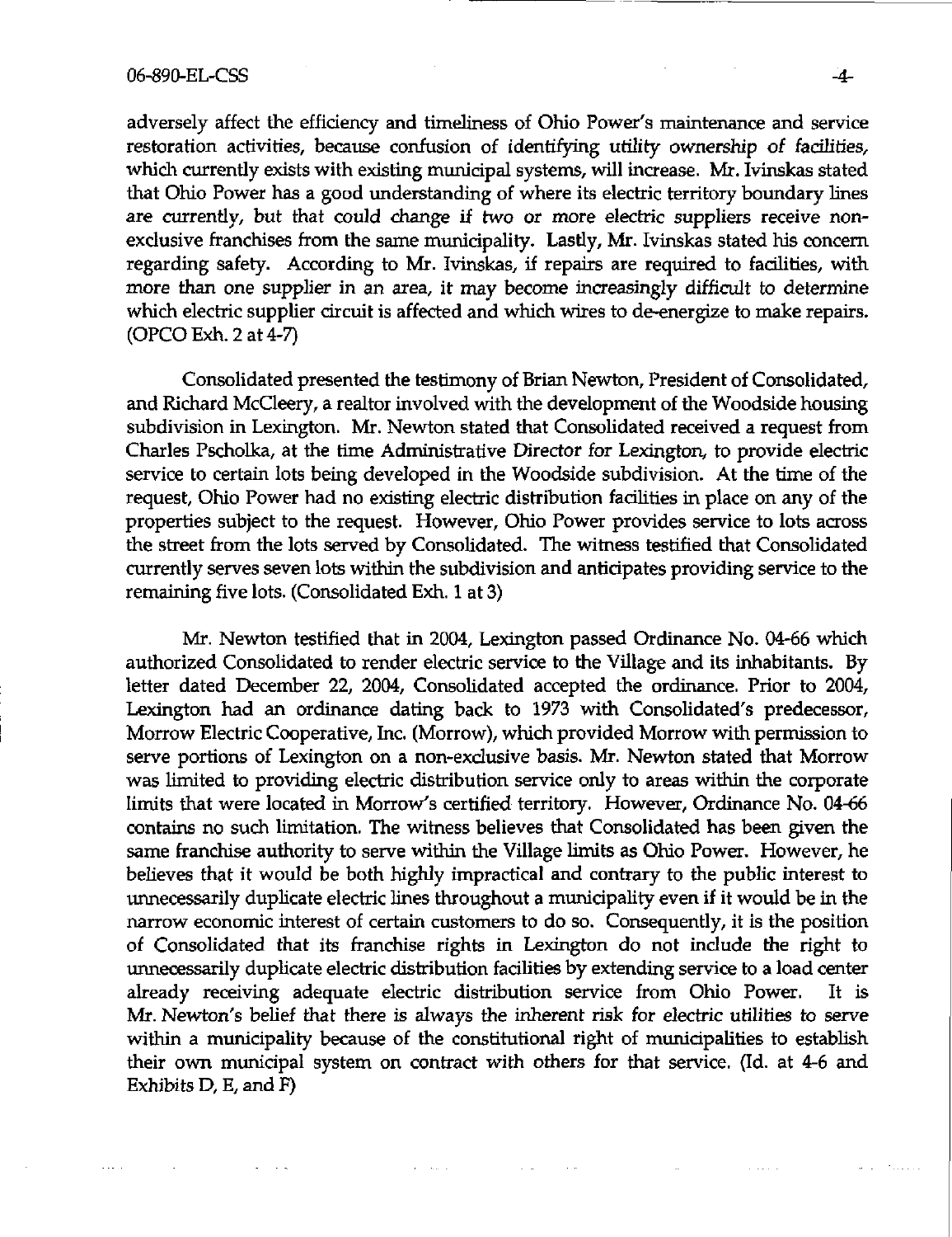Mr. McCleery testified that he has served as the real estate agent for the owners of the Woodside subdivision and been involved with the development of the property. Mr. McCleery initiated Lexington's request for Consolidated service because of his frustration with Ohio Power unresponsiveness in installing permanent electric service to new residences and street lighting, and because of the number of outages to existing Ohio Power customers in the area. Mr. McCleery stated he has been pleased with the service Consohdated has provided the development. (Consolidated Exh. 2 at 1 and 2)

In addition to the prefiled testimony of Mr. Newton and Mr. McCleery, Consolidated submitted into the record the deposition of Charles Pscholka. Mr. Pscholka is a consultant for day to day operation of the Village and formerly its Administrative Director. The witness stated that Ohio Power serves the majority of the Village, with Consolidated serving the far western edge of the Village. Both utilities have served the Village since at least 1975 (Consolidated Exh. 2 at 10-11). Through ordinances approved by the Village, both Ohio Power and Consolidated have been granted franchises to serve the Village. Both are non-exdusive and do not place limits on where the utilities can serve within the Village (Id. at 20). Mr. Pscholka believes that such non-exclusive franchises provide flexibility to developers and encourages economic development within the Village. He stated that, upon request from Mr. McCleery, he requested Consolidated serve portions of the Woodside subdivision that were adjacent to its existing service territory, not realizing that the lots in question were actually in Ohio Power's service territory (Id. at 45-47). Mr. Pscholka's basic belief is that dual nonexclusive franchises work best in the fringe areas, like the Woodside subdivision, where Ohio Power's and Consolidated's territories meet and where both utilities could serve the fringe area economically. Mr. Pscholka stated his belief that the ability to choose between electric utilities affects only areas not currently served by an electric supplier and was not intended to take customers away from their existing electric supplier (Id. at 48-52). He stated that the Village has had no objection to the service provided by Consolidated in the Woodside subdivision (Id. at 30).

The last witness to present testimony was R. Thomas Homan, the City Manager for the City of Delaware, who testified to the relevance of this case to Delaware's economic development. Mr. Homan testified that the City has passed Ordinance No. 04-22 granting a franchise to CSP to provide electric service within the City and passed Ordinance No. 04-179 granting Consolidated the same franchise rights. Both franchises are non-exclusive. Mr. Homan stated that the purpose of the non-exdusive feature is to enable the City and its inhabitants to obtain electric service from multiple providers and that no territorial boundaries within the City are contemplated by the ordinances. Mr. Homan believes that having multiple providers of electric from which new businesses can choose enhances economic development for the City and provides major benefits in terms of both reliability and cost. The witness testified that one of the reasons Assodated Hygienic Products (AHP) wanted to expand its Ohio operations into the City was the ability of AHP to reach acceptable terms for electric service with Consolidated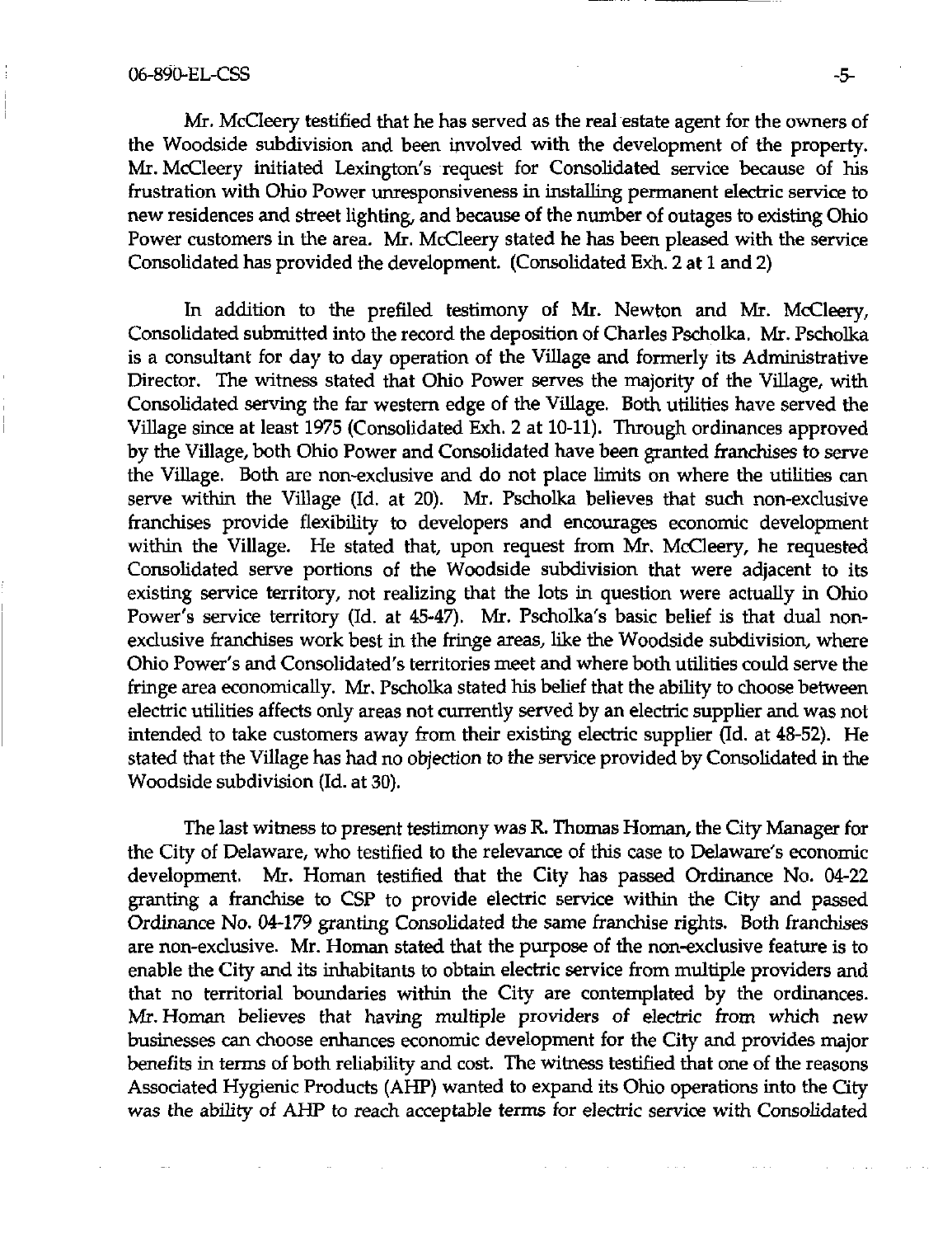that were not available through CSP. Mr. Homan stated that the City's effort to have AHP relocate to Delaware, bringing 200 new jobs and \$7 million payroll, was threatened by CSP's assertion that Consolidated was violating the CTA. (Delaware Exh. 1 at 2-5)

# III. Discussion of the Parties' Positions

Ohio Power argues that the CTA gives an electric supplier the exclusive right to furnish electric service to load centers within the supplier's certified territory pursuant to Section 4933.83, Revised Code. The only exception to this right occurs when the supplier's certified territory indudes some or all of a munidpality. Ohio Power asserts that under the Ohio Constitution and the CTA, a mimidpality has four choices concerning the provision of electric utility service within its boundaries. It can:

- (1) Operate its own electric utility pursuant to Ohio Constitution, Art.  $XVIII$ , § 4.
- (2) Contract with others for the provision of electric utility service in the municipality pursuant to Ohio Constitution, Art. XVIII, § 4.
- $(3)$  Grant a franchise or franchises to the electric utility or utilities whose certified territory or territories include all or some of the munidpality pursuant to Section 4933.83(A), Revised Code.
- (4) Refuse to grant a franchise to an electric utility whose certified territory includes all or some of the municipality, and instead grant a franchise for the portion of the territory within the municipality to a different utility pursuant to Section 4933.83(A), Revised Code.

However, Ohio Power contends that neither the Ohio Constitution nor the CTA authorizes competition for distribution service within a portion of an electric utility's certified territory. It is Ohio Power's position that a municipality need not grant a franchise to the electric supplier whose certified territory includes some or all of the municipality. However, if the municipality does grant a franchise to the electric supplier whose certified territory includes some or all of the municipality, then that electric supplier has the exclusive right and obligation to furnish electric service to all electric load centers within the portion of the municipality that lies within the utility's certified territory. While Lexington and Delaware have granted non-exdusive rights to Ohio Power and Consolidated to serve customers within their municipalities, the CTA restricts the utilities to serving the portion of the municipalities that falls within their respective territories, according to Ohio Power.

Another argument raised by Ohio Power is that a municipal franchise ordinance authorizing a utility to provide service within the municipality, but not requiring the utility to provide service to anyone and not fixing rates to be charged, does not constitute a

**Contractor**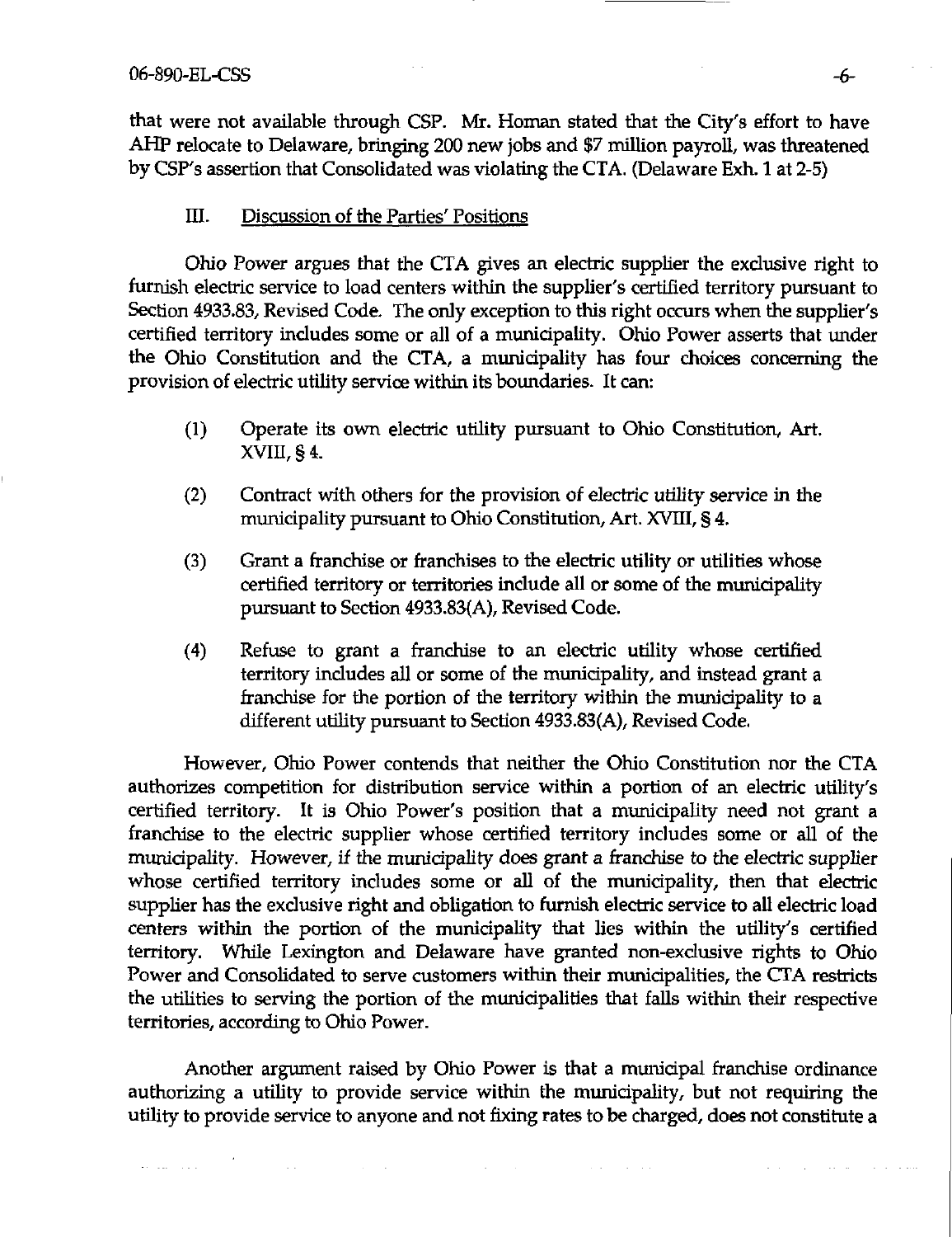### 06-890-EL-CSS -7-

contract under Section 4 of Article XVIII of the Ohio Constitution [Citing Galion v. Galion (1951), 154 Ohio St. 503,506-507,43 Ohio Op. 435 (Galion case) and Local Telephone Company V. Cranberry Mutual Telephone Company (1921), 102 Ohio St. 524 (Cranberry case)]. Consequently, Ohio Power does not believe that providing service pursuant to a franchise falls within constitutional municipal activity exempt from the CTA. Ohio Power argues that:

the Village did not construct and operate its own utility. Nor did the Village purchase power. It did not, in other words, 'contract' with either OPCo [Ohio Power] or Consolidated, as the word 'contract' is used in the Ohio Constitution. Instead, the Village issued ordinances granting both OPCo and Consolidated 'the right, privilege, franchise, and authority' to construct, operate, and maintain fadlities for the distribution of electric energy within the Village of Lexington.

Ohio Power also contends that there are good public policy reasons for the Commission to adopt its position. It contends that to adopt Consolidated's view would lead to added confusion as to where a utility's service territory lies and in determining which utility's facilities may be involved if outages occur and repairs or maintenance are required. Along with this concern is the safety factor of ensuring that the correct lines have been deactivated so that repairs or maintenance can be performed safely. Ohio Power also points out that dual providers may result in increased costs to provide service within a municipality if a utility installs or expands distribution facilities to serve additional customers who may end-up choosing an altemative distribution utility. This may lead to electric facilities that will be idled or underutilized, increasing costs to all customers on the system. In addition, Ohio Power believes that dual providers will lead to uncertainty with respect to the planning and construction of distribution facilities, because such actions are based on anticipated load which would be more difficult to estimate. Further, there is the question of whether any utility would have the obligation to serve within a municipality that has granted various non-exclusive franchises. Ohio Power believes that its obligation to serve within its certified territory is concurrent with its exdusive right to provide service under the CTA. It argues that if it does not have the exdusive right to serve, then it has no obligation to serve.

Ohio Power requests that the Commission find that Consolidated is in violation of the CTA and, pursuant to the CTA, Section 4933.86, Revised Code, is subject to remedies and penalties under Sections 4905.54, 4905.56, 4905.57, 4905.59, 4905.60, 4905.61, and 4905.99(B), Revised Code. Further, Ohio Power requests that the Commission order Consolidated to transfer the seven customers it serves in Ohio Power's territory to Ohio Power and that Consolidated cease and desist from furnishing customers in Ohio Power's certified territory.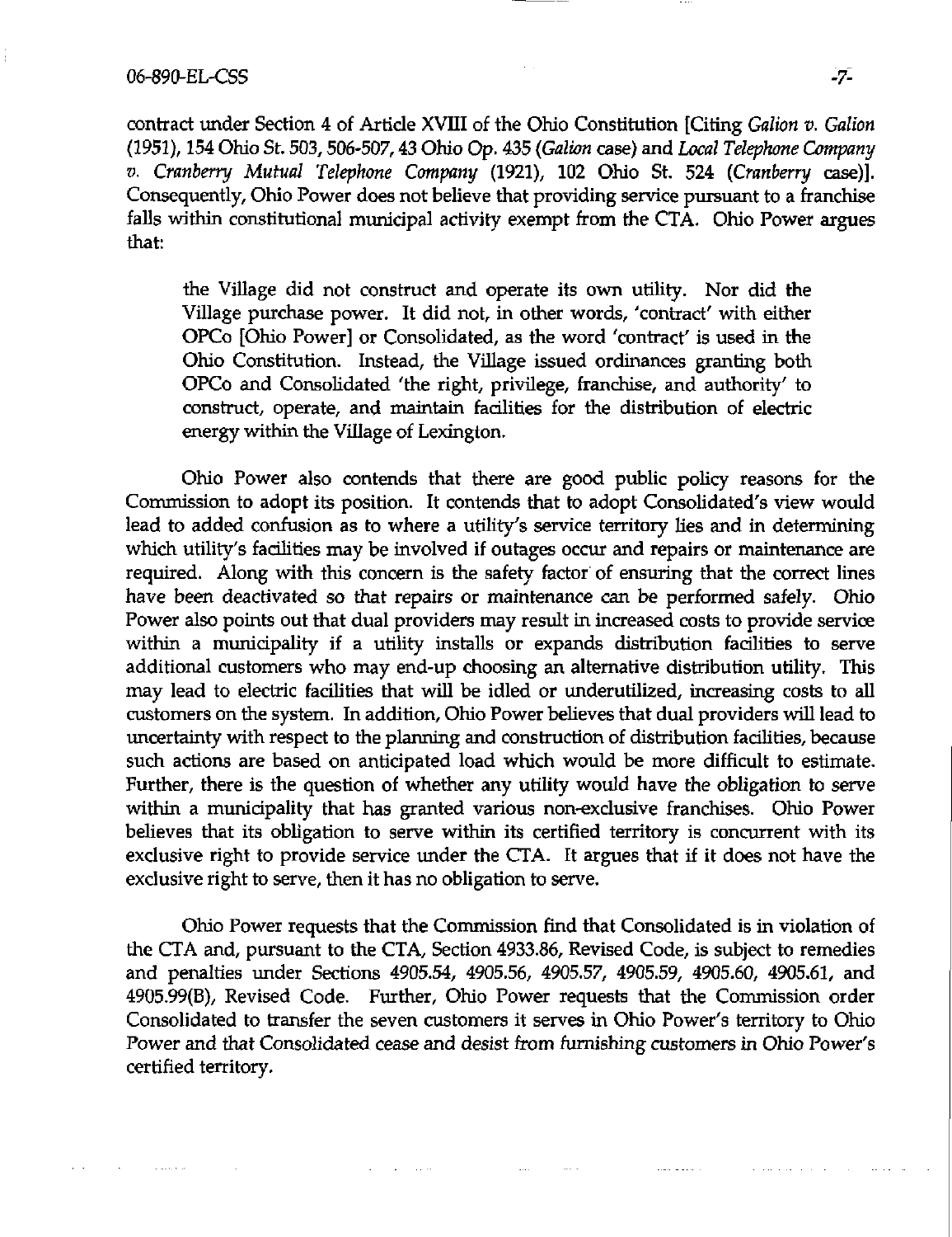# 06-890-EL-CSS -8-

Consolidated's position is that its distribution service to new customers in the Woodside subdivision was authorized by the Village pursuant to Section 4 of Article XVIII of the Ohio Constitution and that the CTA does not afford a basis for prohibiting Consolidated from providing such service. It argues that there are seven different places in the CTA that defer to municipal authority over public utilities granted by Article XVIII of the Ohio Constitution. Consolidated asserts that the CTA was not designed by the legislature to impede or restrict in any way Ohio murucipalities' authority over public utility service within their boarders.

Consolidated points to the language in Section 4 of Artide XVIII of the Ohio Constitution, which allows municipalities to operate their own public utility or contract with others for any such product or service, to support its position that it is not in violation of the CTA. Consolidated states that it is dear the Village's grant of a franchise to Consolidated to operate electric distribution facilities and to use the public streets for that purpose, coupled with Consolidated's acceptance of that franchise, constitutes an exerdse of the Village's Section 4 of Artide XVIII of the Ohio Constitution powers, citing Ohio Power v. Village of Attica, 23 Ohio St.2d 37 (1970) (Attica) and In the Matter of the Complaint of Cleveland Electric Illuminating Company v. Medical Center Company, Case No. 95-458-EL-UNC, Entry of August 10, 1995. It further contends that Attica also stands for the proposition that the grant of a municipality-wide public utility franchise to an electric supplier does not create an exclusive right for that supplier and that Section 4 of Article XVIII of the Ohio Constitution confers the right of a municipality to grant more than one franchise for public utility service to new customers within the geographic area of the municipality.

Consolidated also contends that Section 3 of Artide XVm of the Ohio Constitution provides additional authority to municipalities to grant franchises to electric suppliers. Section 3, commonly referred to as the Home Rule Amendment, provides that municipalities shall have the authority to exercise all powers of local self-government and to adopt and enforce within their limits such local police, sanitary and other similar regulations, as are not in conflict with general laws. Consolidated argues that even if the granting of franchises to utilities is not a "contract" under Section 4, the municipality still has authority to grant non-exdusive franchises under its Home Rule authority of Article XVIII of the Constitution, and, therefore, its actions still fall within its constitutional power reserved in the CTA.

With regard to the issue of the obligation to serve within a municipality where the municipality grants more than one non-exclusive franchises, Consolidated argues that Attica holds that the utilities have the obligation to serve all the public within their authorized franchised area. Consolidated points out that public utilities currently compete with municipal electric systems and that does not diminish the utilities' obligations to serve customers with those munidpalities. It further notes that Lexington has stated that its intent is not to permit existing utility customers to switch between franchised utilities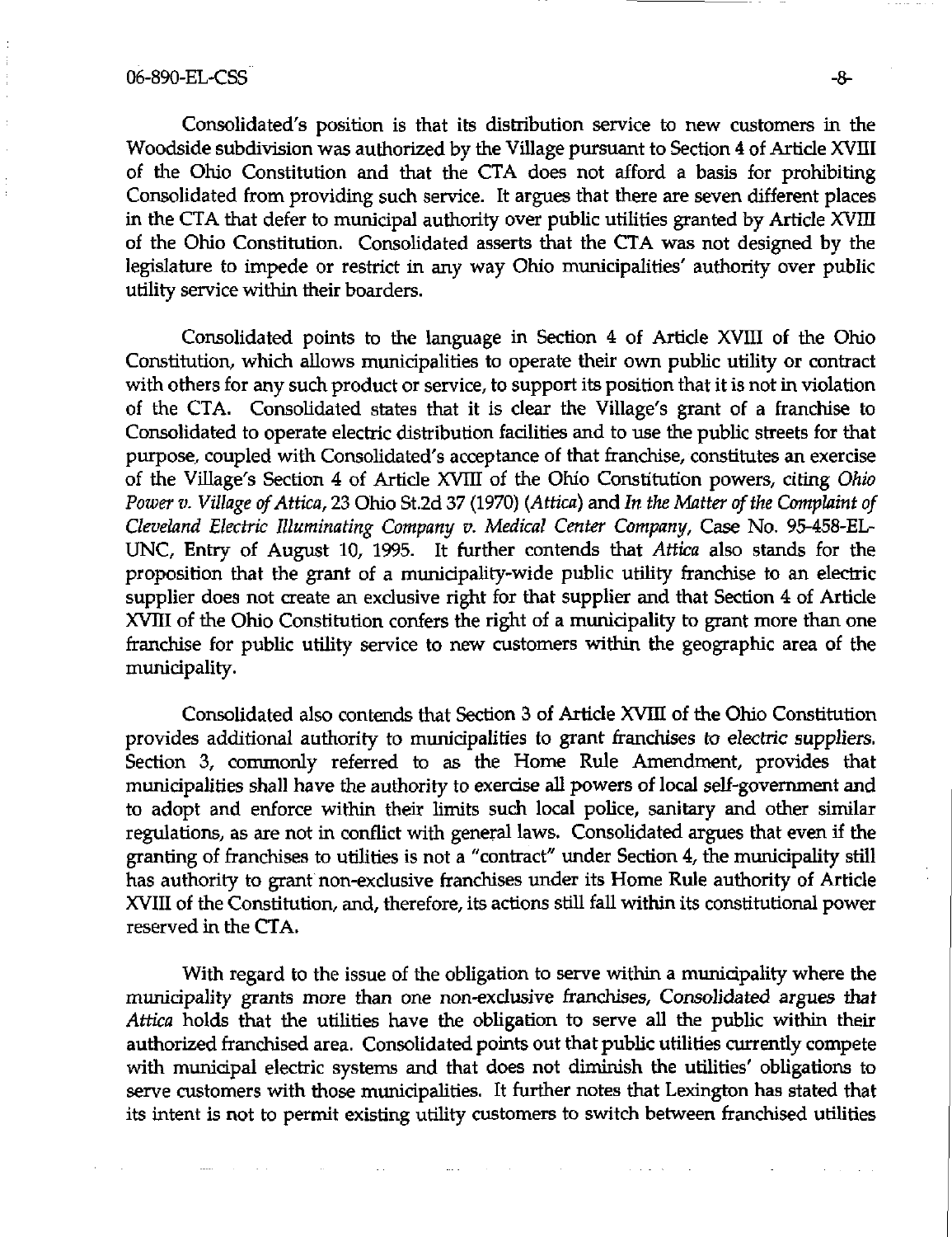and that its constitutional authority to provide for competition can reasonably be limited to new and future customers.

The City of Delaware supports the arguments of Consolidated. It argues that an electric supplier has no exclusive right to serve under the CTA, where a municipality is contracting with others to supply service pursuant to its constitutional powers. Delaware asserts that the unambiguous terms of Lexington's non-exdusive franchises to both Ohio Power and Consolidated override the operation of the CTA insofar as the CTA grants exdusive rights to serve a certified territory, both as a matter of constitutional law as well as the specific exceptions set forth in the CTA. Delaware argues that Section 4933.83(A), Revised Code, creates an exclusive right to serve load within a certified territory only to the extent that such right does not impair the power of a municipality to require a franchise or a contract for the provision of electric service within its boundaries. Delaware contends that if the Commission were to grant Ohio Power's requested relief, it would be determining that the Village does not have the authority to adopt non-exdusive franchises. It contends that such a limitation is nowhere suggested in the language of Section 4933.83(A), Revised Code. Delaware believes that its ability to grant non-exclusive franchises assists economic development and helps ensure adequate electric service within its community. With regard to the public policy arguments raised by Ohio Power, Delaware contends those arguments should be directed towards the Village of Lexington, as the franchising authority, not the Commission.

lEU-Ohio asserts that the Commission should dismiss Ohio Power's complaint. It expresses similar opinions as Consolidated and Delaware that the provisions of the CTA are limited and only apply to the extent that the Village does not act pursuant Section 4 of Article XVIII of the Ohio Constitution. It believes that because the Village granted nonexdusive franchises to both Ohio Power and Consolidated under its constitutional powers, Consolidated has not violated the CTA by providing service in an area of the Village determined to be in the certified territory of Ohio Power.

lEU-Ohio also addresses the issue of who has the obligation to serve when multiple electric suppliers can provide service in the same areas of a municipality. IEU-Ohio states that this case is about new customers that have not yet been served by any electric distribution provider and, therefore, the Commission does not have to address issues of default customers. However, lEU-Ohio believes that whether a customer was a retuming customer or a new customer, Ohio Power would have an obligation to provide distribution service at its Commission-approved rates within its certified territory.

### IV. Commission Conclusion

There is little dispute over the factual matters of this complaint. Ohio Power and Consolidated are "Electric Suppliers" as defined by Section 4933.81(A), Revised Code, and their certified territories have been established in accordance with the CTA. Ohio Power and Consolidated serve customers within the Village of Lexington and have been granted,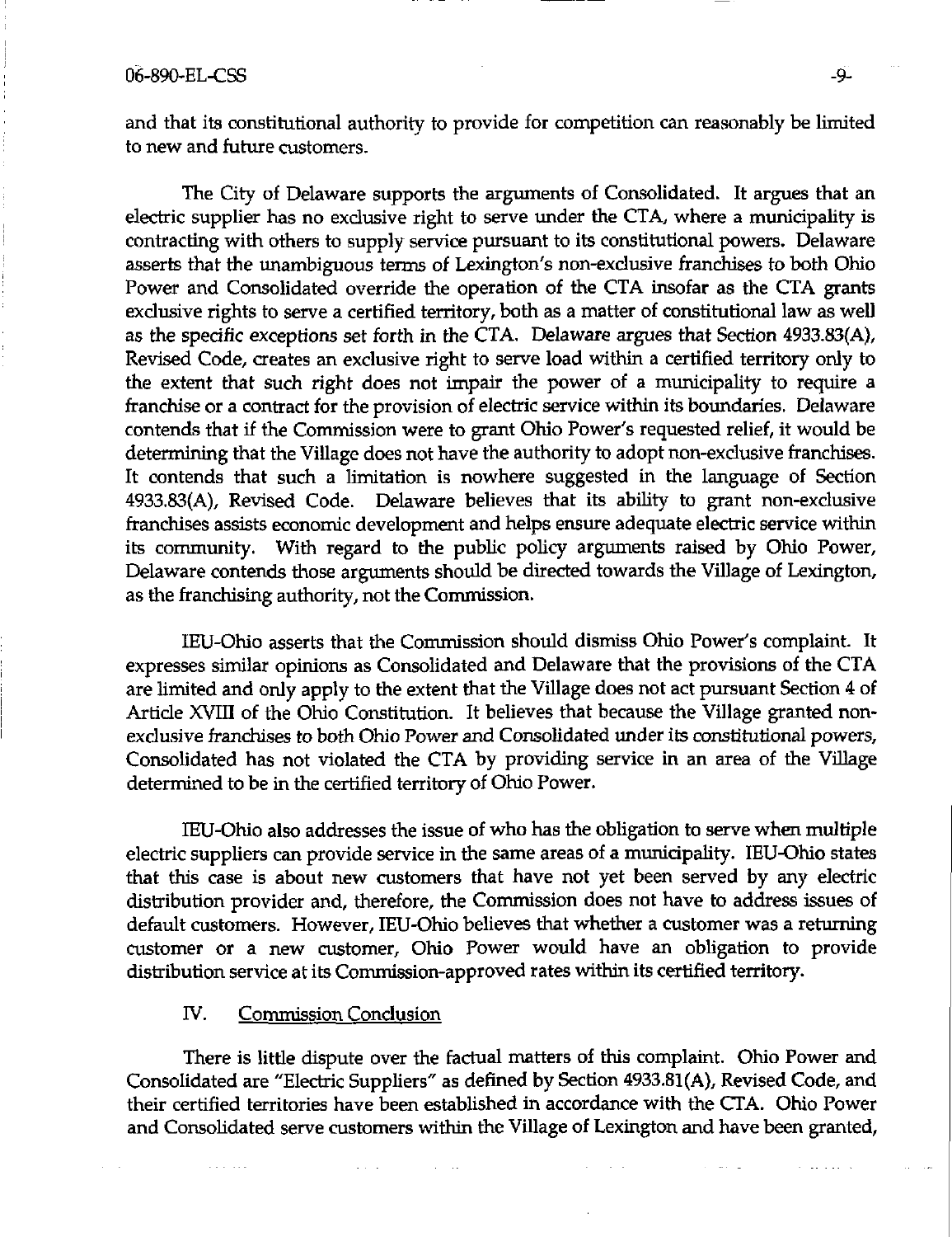### 06-890-EL-CSS -10-

by ordinances, non-exclusive franchises from the Village to construct and operate lines for the transmission and distribution of electricity in the Village and to supply electricity to the Village and its inhabitants. The ordinance granting a franchise to Consolidated provides that:

Consolidated Electric Cooperative, its successors, and assigns (hereinafter called "Grantee") are hereby granted the right, privilege, franchise, and authority to acquire, construct, maintain, and operate in, above, under, across, and along the streets, thoroughfares, alleys, bridges, and public places (as the same now exist or may hereafter be laid out) of the Village of Lexington, State of Ohio, lines for the transmission and distribution of electric energy only, either by means of overhead or underground conductors, with all the necessary or desirable appurtenances and appliances, induding electric substations, to render public utility service in said Village and to the inhabitants thereof by supplying electric energy to said ViUage and the inhabitants thereof, and persons or corporations beyond the limits thereof for light, heat, power, or any other purposes or purpose for which electric energy is now or may hereafter be used, and the transmission and distribution of the same within, through, or across said Village of Lexington, State of Ohio.

Both ordinances contain the following language:

The rights, privileges, and franchises hereby granted shall not be construed to be exclusive and the Council of the Village of Lexington hereby reserves the power to grant similar rights, privileges, and franchises to any other person or persons, firm or firms, corporation or corporations.

(Consolidated Exh. 1, Attachments D and H)

At the request of the ViUage, Consolidated has been providing electric service to customers in a portion of a new residential subdivision that is within the certified territory of Ohio Power but near the certified territory boundary line between Ohio Power and Consolidated. At no time has Ohio Power provided distribution service to these new premises.

The question for the Commission to decide, as put forth by the parties to this complaint, is whether Consolidated has violated the provisions of the CTA by providing electric distribution service to customers in Ohio Power's certified territory within Lexington pursuant to a non-exdusive franchise. Divisions (A) and (C) of Section 4933.83, Revised Code, provide in pertinent parts as follows:

(A) Except as otherwise provided in this section and Article XVIII of the Ohio Constitution, each electric supplier shall have the exdusive right to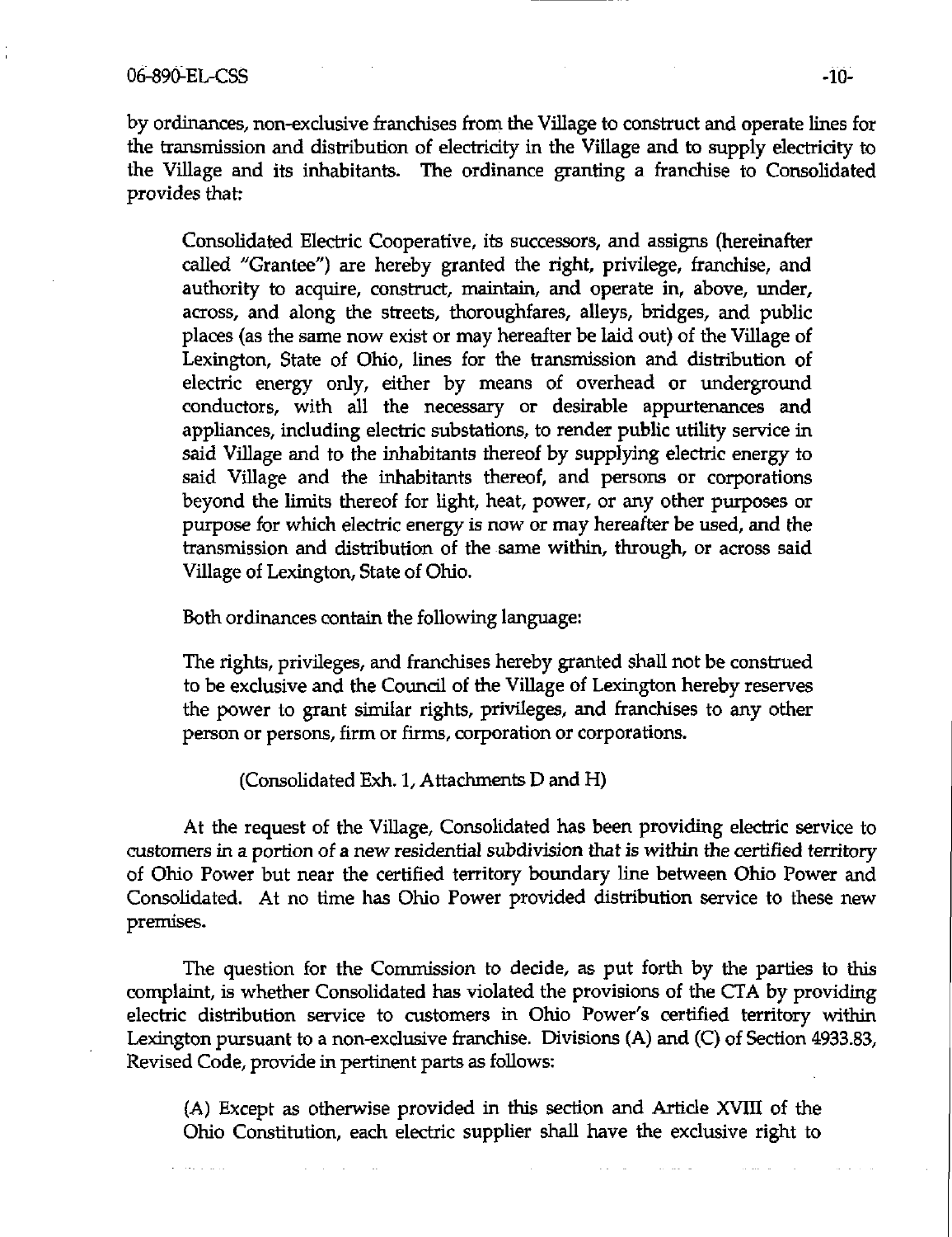furnish electric service to all electric load centers located presently or in the future within its certified territory, and shall not furnish, make available, render, or extend its electric service for use in electric load centers located within the certified territory of another electric supplier; provided that nothing in sections 4933.81 to 4933.90 of the Revised Code shaU impair the power of municipal corporations to require franchises or contracts for the provision of electric service within their boundaries, ... . In the event that a munidpal corporation refuses to grant a franchise or contract for electric service within its boundaries to an electric supplier whose certified territory is included within the municipality, any other electric supplier may serve the municipal corporation under a franchise or contract with the municipal corporation.

(C) Except as provided in division (B) of this section and Artide XVIII of the Ohio Constitution, each electric supplier has the obligation and exclusive right to furnish electric service to electric load centers, wherever located, which it was serving on January 1, 1977, or which it had agreed to serve under lawful contracts in effect on or resulting from written bids submitted under bond prior to January 1, 1977, and no other electric supplier shall furnish, make available, or extend electric service to any such electric load centers.

In addition, Section 4933.87, Revised Code, states as follows:

Nothing contained in sections 4933.81 to 4933.90 of the Revised Code shaU be construed to affect the right of municipal corporations to generate, transmit, distribute, or sell electric energy. The rights and powers of municipal corporations as they exist on or after the effective date of this section to acquire, construct, own, lease, or operate in any manner a public utility or to supply the service or product by means of a rate ordinance adopted under section 743.26 of the Revised Code or under Section 4, Article XVIII, Ohio Constitution in any portion of the state is not affected by sections 4933.81 to 4933.90 of the Revised Code..,.

Clearly, the intent of the provisions of the CTA is not to abridge the rights of Home Rule municipalities from exercising their power under Article XVIII of the Ohio Constitution or their power to pass ordinances granting franchises. Section 4 of Artide XVIII of the Ohio Constitution (hereafter Section 4) states:

Any municipality may acquire, construct, own, lease, and operate within or without its corporate limits, any public utility the product or service of which is or is to be supplied to the municipality or its inhabitants, and may contract with others for any such product or services.

 $\sim 100$ 

 $\alpha$  ,  $\alpha$  ,  $\alpha$  ,  $\alpha$ 

 $\sim 10$ 

**Service** 

and a strike and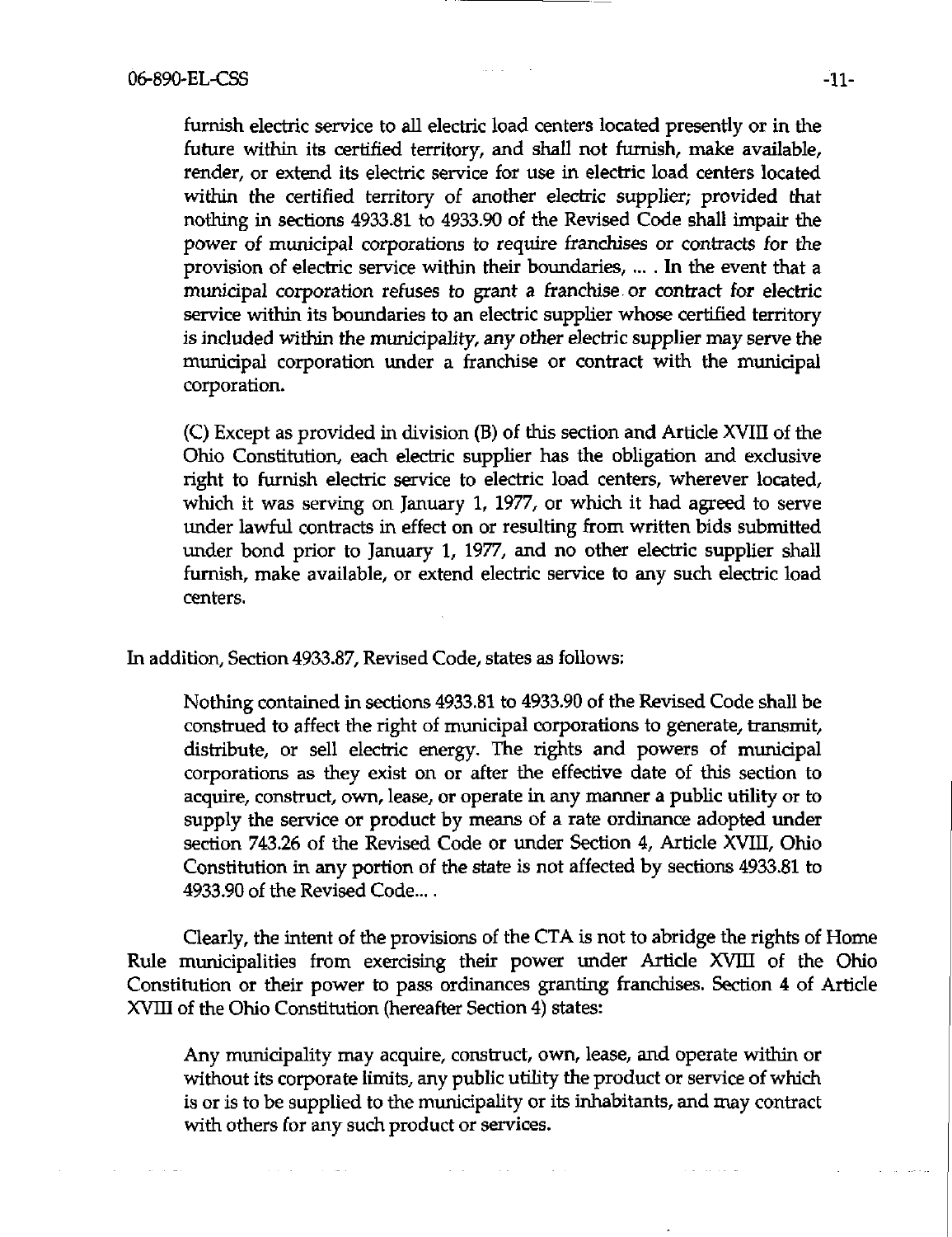In addition, several provisions of the Ohio Revised Code set forth the municipality's authority over electric service provided within the municipality. Sections 4933.13 and 4933.16, Revised Code, require the electric utility to obtain the consent of the municipality before constructing electric facilities within the municipality. This is done through the passage of an ordinance granting a franchise to the utility. In addition. Section 743.26, Revised Code, provides for the establishment of rates for electric service by a municipality.

Ohio Power argues that Lexington's granting of a non-exclusive franchise to Consolidated is not a contractual arrangement covered by the municipality's constitutional power to "contract with others for any such product or service." It contends that the granting of such a franchise does not rise to the level of contracting for electric service protected by Section 4. Therefore, Ohio Power believes that Consolidated's service to customers in Ohio Power's certified territory violates Divisions (A) and (C) of Section 4933.83, Revised Code. In support of its argument it cites the Ohio Supreme Court's decision in Galion. The City of Galion ordinance granted the Ohio Public Service Company the following franchise:

the right, privilege and franchise to erect, construct, maintain and use the necessary poles, wires, conduits, and such other structures, fixtures and appliances, overhead and underground, as may be deemed by it or them necessary or essential to enable it or them to transmit electricity through and along the streets, alleys, highways, and public places of the city of Galion, Ohio, for the purpose of furnishing and supply electric service to the Galion Iron Works & Manufacturing Company and to The Central Ohio Steel Products Company, or to the successors or assigns of either of them.

(*Galion* at 504)

Galion does support Ohio Power's argument that a granting of a franchise does not equate to contracting for utility service under Section 4. Galion held the following:

It is the opinion of this court that the ordinance in question does not constitute or authorize a contract to acquire, construct, own, lease or operate a public utility or a "contract with any person or company therefore." It does not require The Ohio Public Service Company to supply, furnish or sell electric current to anyone. It fixes no rates to be charged by that company in the event it should supply current to any inhabitant of Galion. It merely authorizes The Ohio Public Service Company to make certain use of the streets, alleys and public ways of Galion to enable that company to furnish and supply "electric service" to two industries if and when those industries contract with The Ohio Public Service Company for such service. The ordinance gives the city of Galion no power to require The Ohio Public Service Company to supply current to those two industries and the dty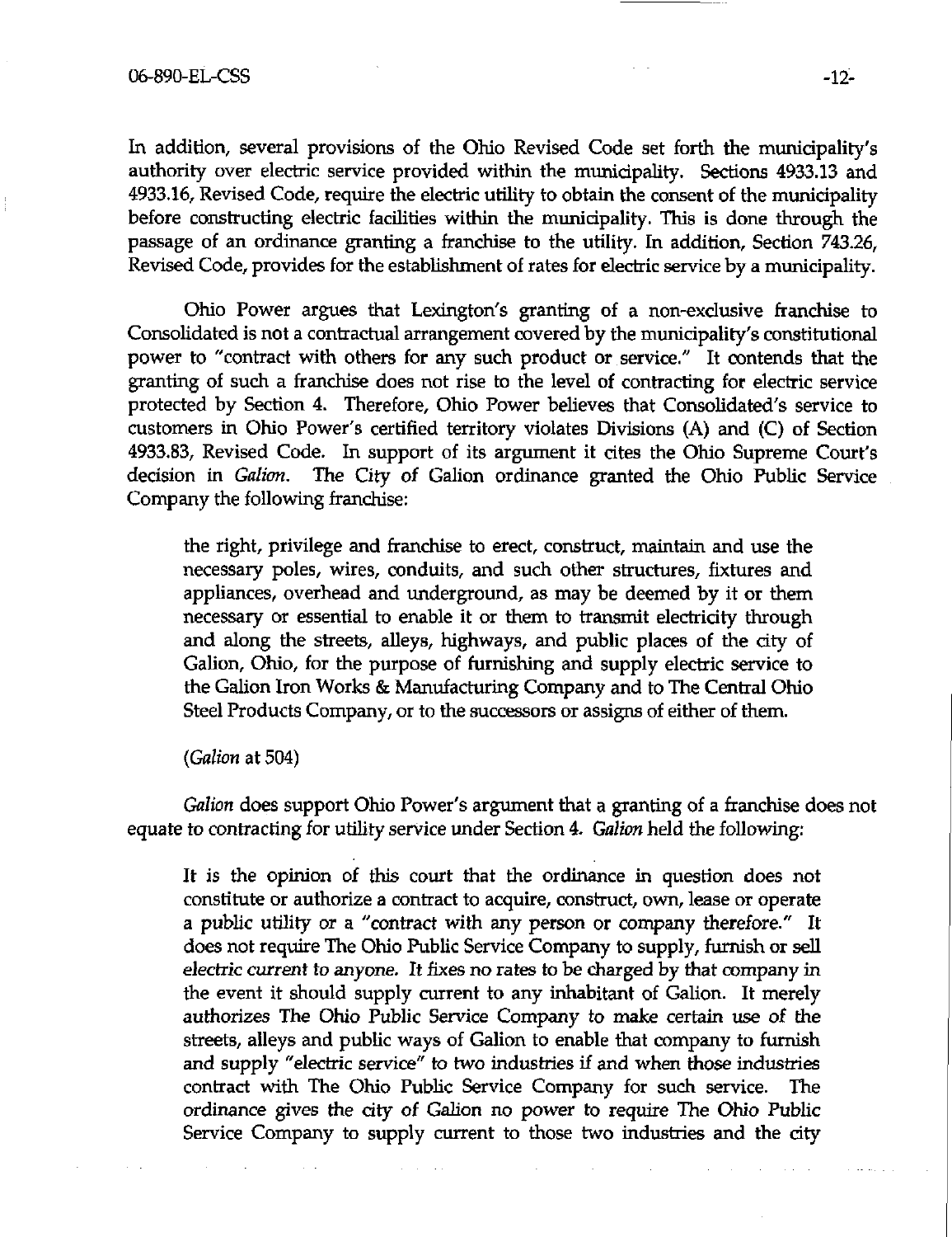would have no interest in any dispute which might arise between The Ohio Public Service Company and those industries with respect to the furnishing or supplying of such service.

(Galion at 506-507)

Having made such a finding, the Ohio Supreme Court found that the ordinance granting a franchise to Ohio Public Service Company was not subject to a voter referendum pursuant to the provisions of Section 5 of Artide XVIII of the Constitution of Ohio. {Galion at 507)

Consolidated, Delaware, and IEU-Ohio do not agree with Ohio Power's arguments. They cite to Attica; Lucas v. Lucas Local School District, 2 Ohio St.3d 13 (1982) (Lucas); Woodbran Realty Corp. v. Orange Village, 67 Ohio App.3d 207 (1990); Village of Grafton v. Ohio Edison Co. (Grafton), 77 Ohio St.3d 102 (1996); and several other cases. These parties argue that these cases support the position that generally the Ohio courts have not differentiated between municipal franchises and municipal contracts when referring to the municipality's rights under Section 4 and that the Ohio Supreme Court's holding in Galion is inconsistent with the cases cited above.

After considering the applicable provisions of the Ohio Constitution, the CTA, and the case law presented by the parties, the Commission condudes that Consolidated has not violated the provisions of the CTA. Various sections within the CTA cited above make it clear that the CTA is not meant to interfere with the rights of municipalities to establish their own utilities or issue franchises and contracts for utility services. Section 4933.83(A), Revised Code, not only refers to Artide XVIII of the Ohio Constitution but also states that the CTA shall not "impair the power of munidpal corporations to require franchises or contracts for the provision of electric service within its boundaries." Ohio Power's argument, that a municipality should not be able to grant non-exdusive franchises, is contrary not only to the language of Section 4933.83(A), Revised Code, but to the Ohio Supreme Court's decision in Attica where the Court upheld the Village of Attica's authority to issue a franchise to North Central Electric Cooperative tn an area served by Ohio Power.

We recognize that the Galion case cited by Ohio Power does make a distinction between franchises that permit a utility to provide service in a municipality and a contract for utility service which spells out terms and conditions of service. However, that decision was made in the context of determining whether the franchise ordinance was subject to a voter referendimi under Section 5 of Artide XVIII of the Ohio Constitution. The Ohio Supreme Court, in many other decisions, has considered the issue of municipal rights involving utility services, preceding and following Galion, and discussed franchises and contracts in the context of Section 4. In Attica, the Court discussed North Central Electric Cooperative's ability to serve customers pursuant to a franchise passed by the ViUage of Attica. The Court noted that North Central's acceptance of the franchise will subject it to regulation of the municipality for rates and facility installation under Sections 743.26 and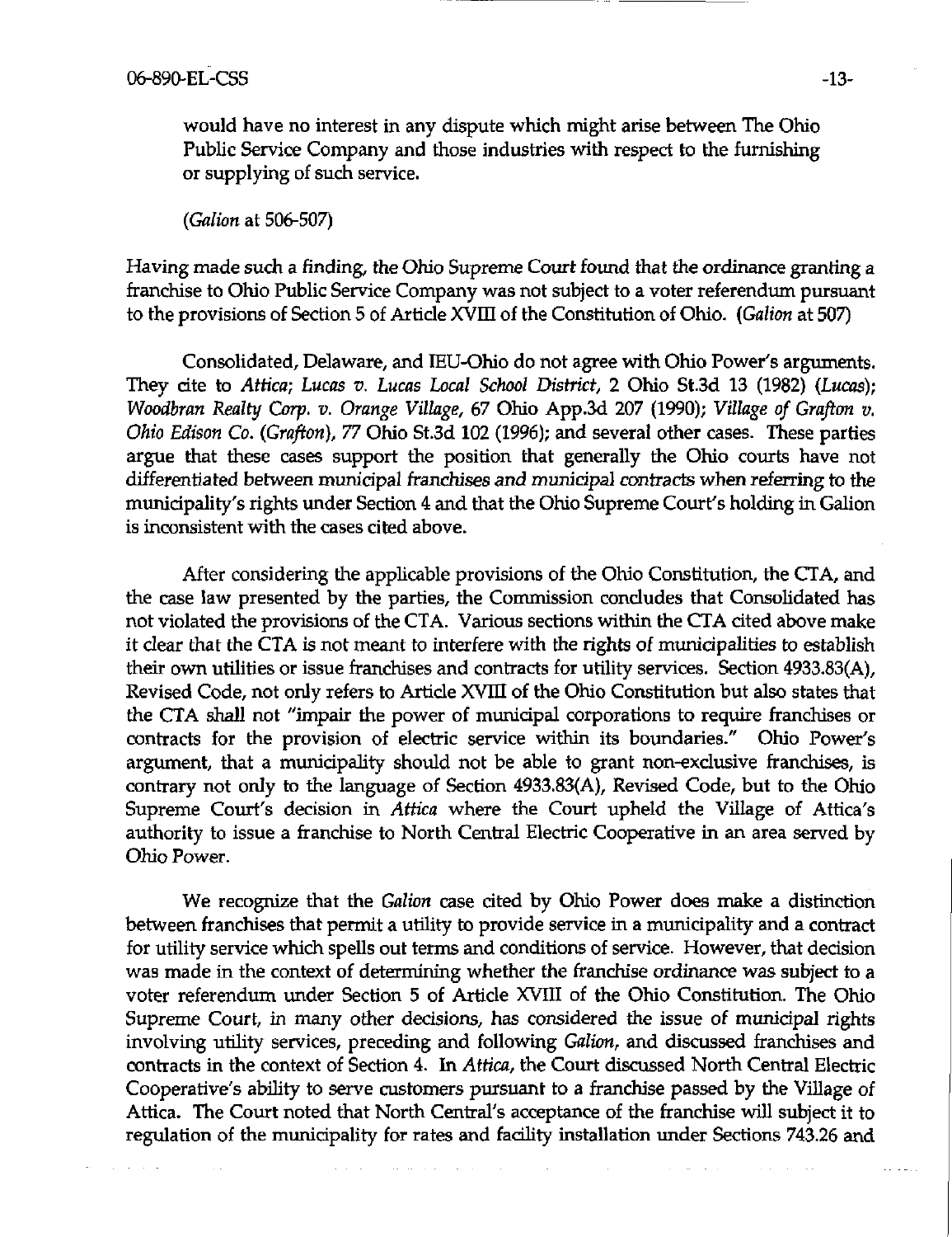4933.13, Revised Code, and went on to conclude that "North Central is a public utility with which the village of Attica may, under Section 4, Artide XVIII of the Ohio Constitution, contract for the furnishing of electric service (Attica supra, at 44). In Lucas, the Court held that Firelands Electric Cooperative's failure to obtain a franchise from the Village of Lucas to serve the Lucas Local School District interfered with the village's constitutional rights under Section 4. In addition, in Grafton, the Court held that Ohio Edison Company's service to new customers in the Village of Grafton after its franchise had expired was contrary to the village's rights under Section 4. Further, in State ex rel. Toledo Edison Co. v. Clyde (1996), 76 Ohio St. 3d 508, (Clyde) the Court found the municipality's right to provide electric service to all new customers after a utility franchise expired was within the authority of the municipality under Section 4. The point to be made from all these cases is that the Court looked at the municipality's authority to issue franchises in the context of contractual matters under Section 4.

Also telling is the Ohio Supreme Court's decision in Cranberry. Although the case is cited by Ohio Power, our reading of the decision supports the arguments raised by the opposing parties. In that case, the Court was determining whether a village ordinance granting a franchise to a telephone company to provide service constituted a contract for service and was, therefore, permissible under Section 4. The Court stated as follows:

The grant of the franchise is no more or no less than a permission to use the streets for the benefit of the public, and the acceptance of the franchise is no more or less than the expressed intention of doing that for which the grant was intended. But in this case more was done. The telephone plant was construded, the streets used, and the telephone service instaUed. The putting into operation of the service supplied what theretofore was wanting, namely, the subject-matter of the contract, - that part of the consideration moving to the village on behalf of its inhabitants, - the rights granted to the utility company being the consideration moving to it.

Service is not only a proper and sufficient consideration to sustain a contract generally, but it is the one of the two particular things which is the subject of contract under Section 4, Artide XVIII of the Constitution, and although there is no definite period of time fixed, and no schedule of rates, yet we doubt not that the village, while the defendant is furnishing service, may enforce the contract in respect to the compelling of the furnishing of the service to all the inhabitants indiscriminately.

The Court's rationale for finding that franchise arrangement between the telephone company and the village was a contractual matter falling under Section 4 is equally applicable in the present case. Ordinance No. 04-66 was passed by Lexington authorizing Consolidated to provide service; Consolidated accepted that authority in writing; and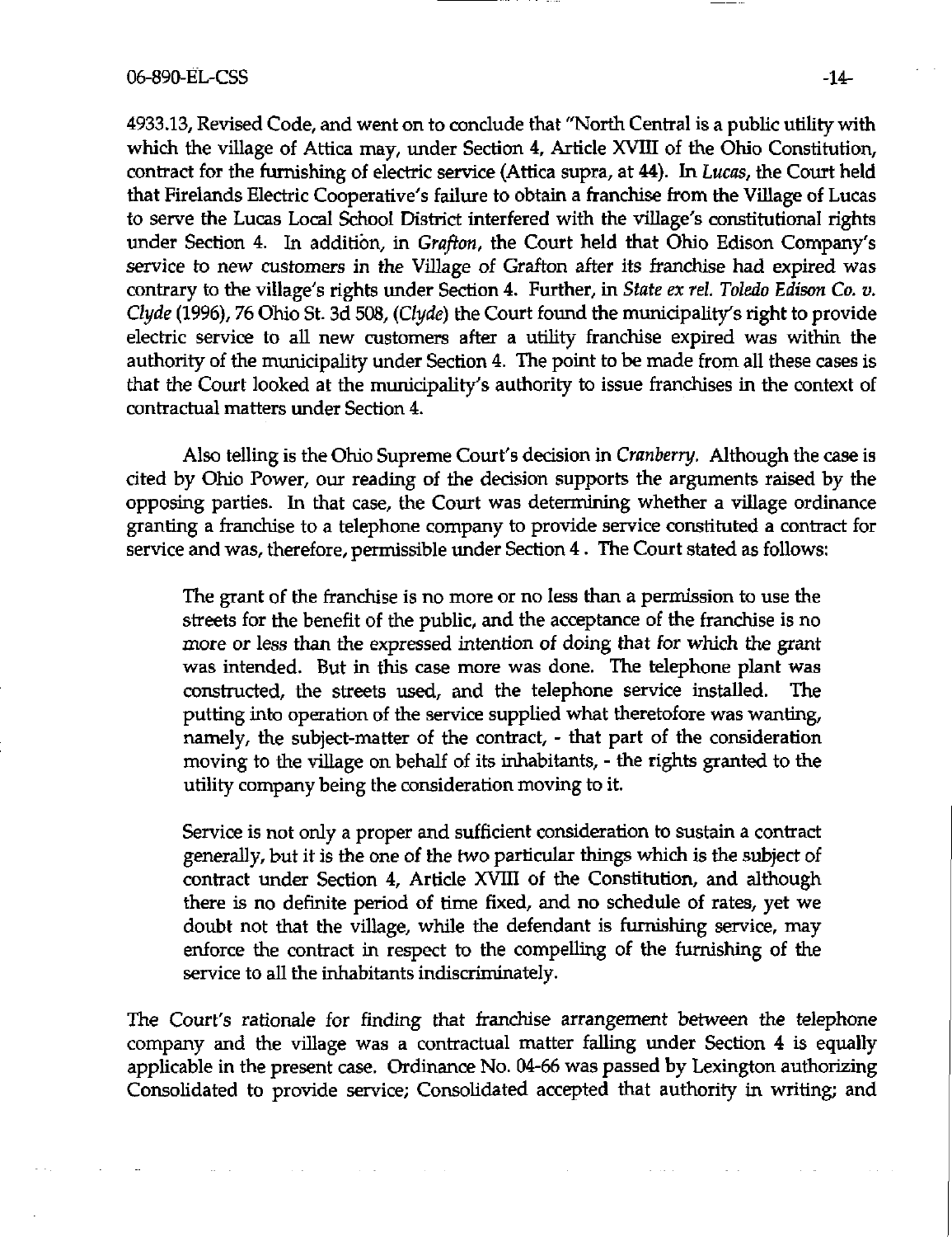### 06-890-EL-CSS -15-

Consolidated has acted upon that authority in installing facilities to serve new customers in the Woodside development.

In addition to the case law discussed above, a review of the Ordinance No. 04-66 shows that once the ordinance is accepted by Consolidated, it becomes contractual in nature, remains in force and effect for a twenty-year period, and states that "all rights privileges, franchises and obligations herein contained by or on behalf of said Village, or by or on behalf of said Grantee [Consolidated], shall be binding upon, and inure to the benefit of the respective successors or assigns of said Village, or of said Grantee, whether so expressed or not." (Consolidated Ex 1, Exhibit D) We find the Galion ordinance discussed above different, in that it was a franchise authorizing the utility to serve two industrial customers upon entering into agreements with those customers. Accordingly, we find that, from the weight of the case law and a review of Ordinance No. 04-66 itself, Consolidated's service pursuant to the franchise is contractual in nature and authorized under Section 4.

Aside from our legal determination above, there appears to be little practical basis for finding that contractual utility service under Section 4 does not include the granting of munidpal franchises. Even Ohio Power recognizes in its brief that Lexington has the ability to "contract with others for the provision of electric utility service in the municipality pursuant to Ohio Constitution, Art. XVIII, Section 4." If it were to be found that its franchise did not fall under Section 4, Lexington could easily cure the problem by entering into a contract with Consolidated to serve a portion of the Woodburn subdivision.

We also find no basis for a determination that Lexington cannot grant non-exdusive franchises to provide competition within its municipal boarders. Consolidated cites to the Federal Sixth Circuit Court opinion Triad CATV v. The City of Hastings, 1990 U.S. at Lexis 18212 (1990) (Triad), which it has attached to its brief, to support its argument that municipalities may grant non-exclusive franchises. In Triad, involving cable service, the Court concluded that "a municipality may freely award competing franchises without unconstitutionally impairing or reducing a non-exclusive franchise holder vested property interests." Ohio Power's position is that Lexington can grant more than one frandiise, but is limited to granting a franchise to Consolidated to serve its certified territory within the Village and granting a franchise to Ohio Power to serve its certified territory within the Village. We find that the CTA does not prohibit a municipality from granting competing franchises nor do we believe that such a limitation on a municipality's ability was intended, considering the length the CTA goes to maintain municipal authority over utility services within its borders. We believe that the utility's exclusive right to serve does not apply in a municipality where the municipality has acted otherwise, such as in this case, by granting non-exclusive franchises. Further, to argue that Lexington's nonexclusive franchise ordinances were meant only to allow utilities to serve only within their certified territories would make the non-exdusive franchise language in the ordinances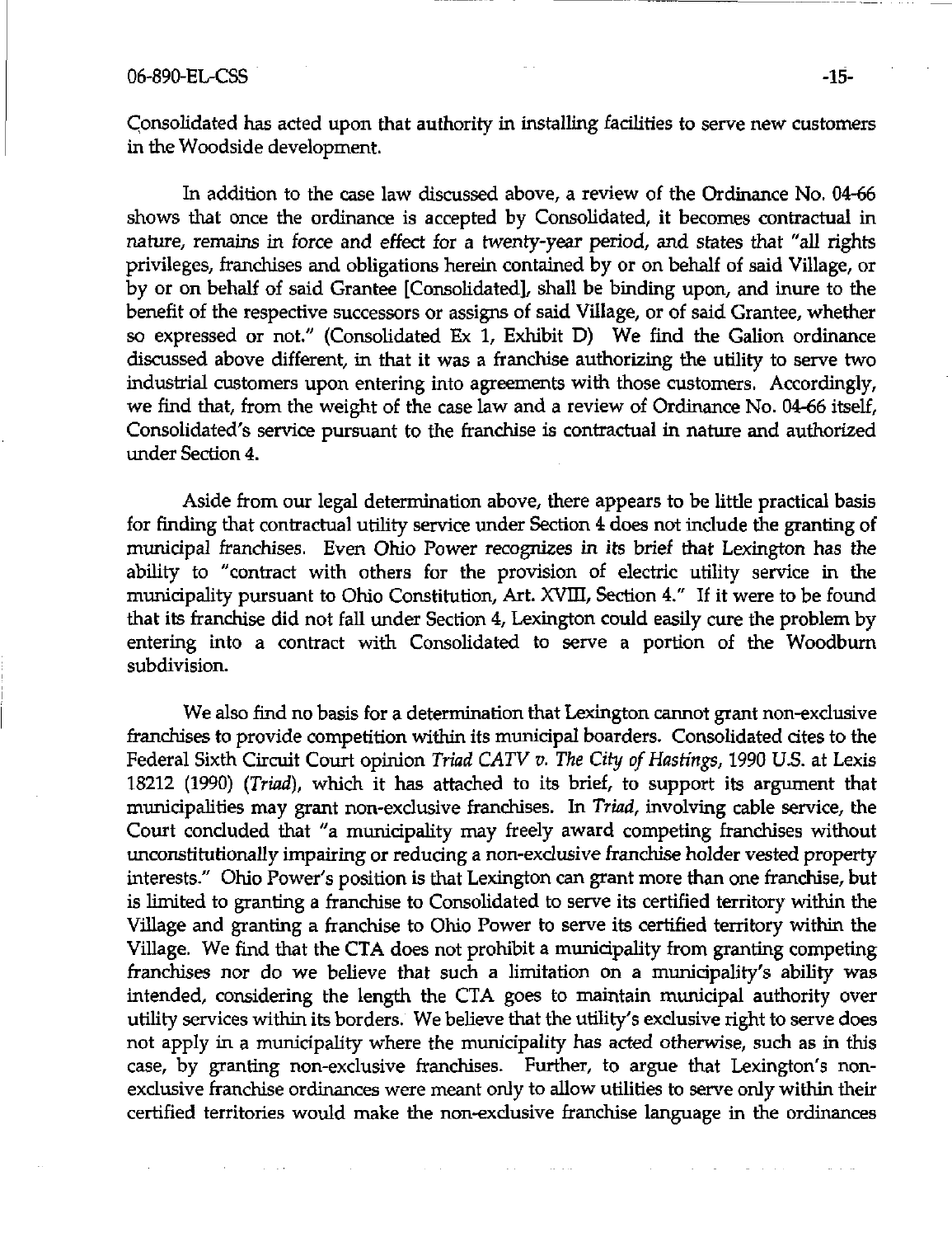superfluous. Applying the Triad logic to this case, we find that the granting of nonexdusive franchises does not impair Ohio Power's rights under the CTA because the CTA specifically carved out any such right to serve within municipal borders to the extent that the munidpality has acted otherwise.

With regard to the public policy issues raised by Ohio Power, we recognize that the provisions of the CTA that exempt munidpalities' jurisdiction from the provisions of the CTA may have some less than desirable effects on public utility operations. However, to a large extent, those effects were created with the amendment of the Ohio Constitution to allow municipal control of utility service and the enactment of the CTA and Sections 4933.13 and 16, and 743.26, Revised Code. As to the question of the obligation to serve, the CTA places an obligation on electric suppliers, whether they are public utilities or electric cooperatives, to provide service within their certified territory. However, the Commission need not pass upon the question of whether that obligation is somehow removed when a municipality grants more than one franchise to serve customers within the municipality inasmuch, as there is no case or controversy on this issue at this time. We also note that our decision addresses the issue of electric service to new customers, not customers or load centers where electric facilities currently exist. The Ohio Supreme Court, in Clyde, has already stated that a municipality cannot require a utility to stop serving existing customers it is serving lawfully, without first obtaining approval from the Commission pursuant to the MiUer Act, Sections 4905.20 and 4905.21, Revised Code. So, loss of existing customers due to a municipality's actions, such as in the case above, could not occur without Commission approval.

Although we find that the CTA does not prohibit a municipality from granting nonexclusive franchises, we caution municipalities about unrestricted use of non-exclusive franchise practices. Witnesses for Lexington stated at hearing that the granting of more than one non-exclusive franchise is "intended" for limited circumstances, or is only practical, where a new customer is near a certified territory boundary line. However, it appears that Lexington has not placed any geographical boundaries in its franchises that would limit a franchisee from duplicating facilities throughout the municipality to serve particular customers at a customer's request. We encourage municipalities to think through all the ramifications and unintended consequences, as well as the policy concerns raised by Ohio Power in this case, before granting unlimited non-exdusive franchises within their borders.

Based upon our findings above. Consolidated is not in violation of the CTA and the complaint against it should be dismissed.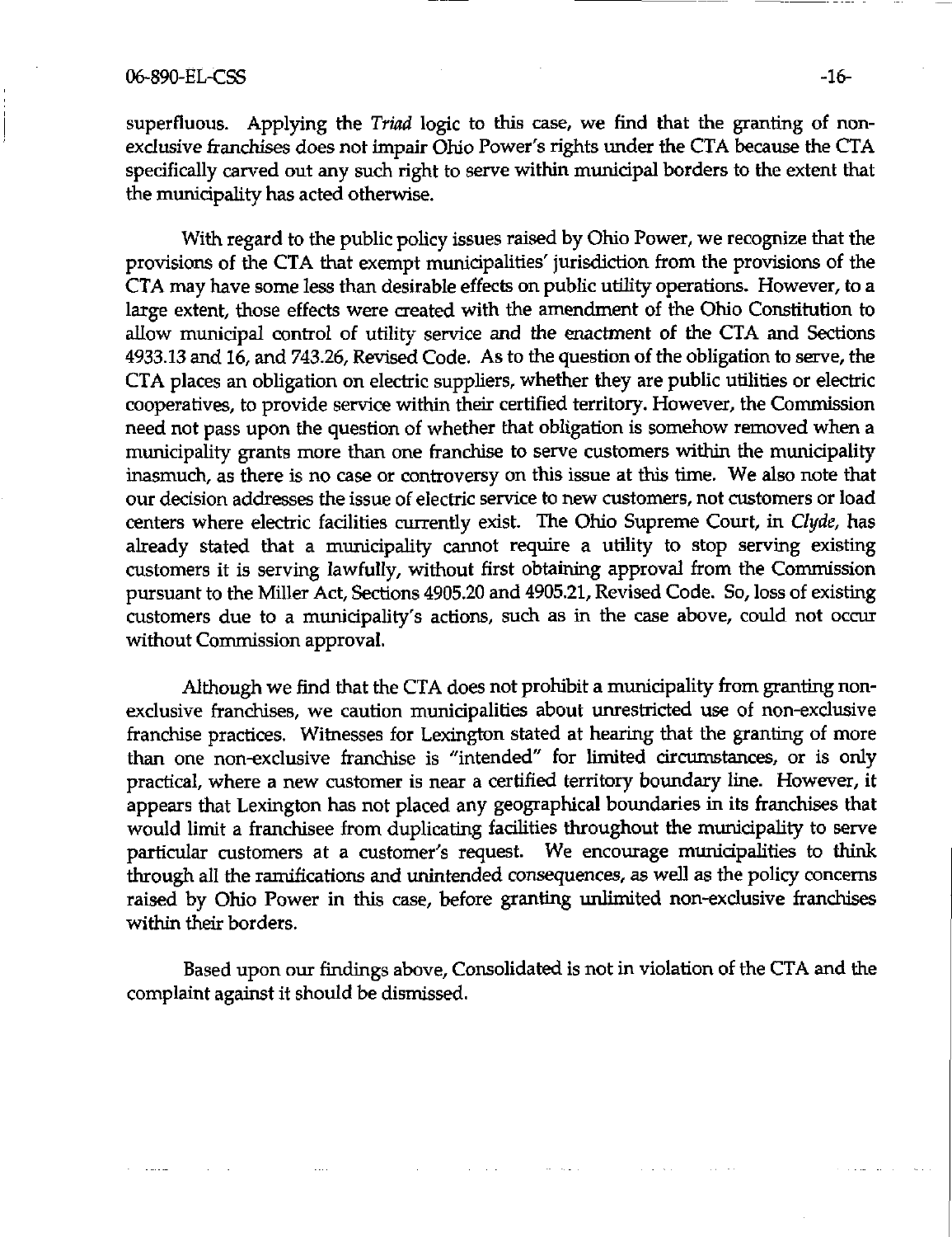### 06-890-EL-CSS -17-

## FINDINGS OF FACT AND CONCLUSIONS OF LAW:

- 1) On July 10, 2006, Ohio Power filed the above-captioned complaint alleging that Consolidated violated Section 4933.83 of the Ohio Revised Code by providing electric service to customers within the certified territory of Ohio Power.
- 2) Ohio Power and Consolidated are "Electric Suppliers" as defined by Section 4933.81(A), Revised Code, and their certified territories have been established in accordance with the CTA.
- 3) By Ordinance No. 69-21, enacted on June 16, 1969, Lexington granted to Ohio Power a non-exclusive franchise to construct, operate and maintain facilities for distribution of electric energy within the streets, thoroughfares, alleys, bridges, and public places of the Village in order to provide electric service in the Village and to its inhabitants, for a term of 50 years.
- 4) In 2004, Lexington passed Ordinance No. 04-66 which authorized Consolidated to render electtic service to the VUlage and its inhabitants on a non-exclusive basis.
- 5) At the request of the Village, Consolidated has been providing electric service to customers in a portion of a new residential subdivision that is within the certified territory of Ohio Power but near the certified territory boundary line between Ohio Power and Consolidated. At no time has Ohio Power provided distribution service to these new premises.
- 6) The intent of the provisions of the CTA is not to abridge the rights of Home Rule municipalities from exercising their power under Article XVIII of the Ohio Constitution or their power to pass ordinances granting franchises.
- 7) From the weight of the case law and a review of Ordinance No.04-66 itself, Consolidated's service pursuant to the Lexington franchise is contractual in nature and authorized imder Section 4.
- 8) The CTA does not prohibit a municipality from granting competing franchises nor does the Commission find that such a limitation on a municipality's ability was intended, considering the length the CTA goes to maintain munidpal authority over utility services within its boarders. A utility's exdusive right to serve does not apply in a municipality where the municipality has acted otherwise, in this case by granting non-exdusive franchises.